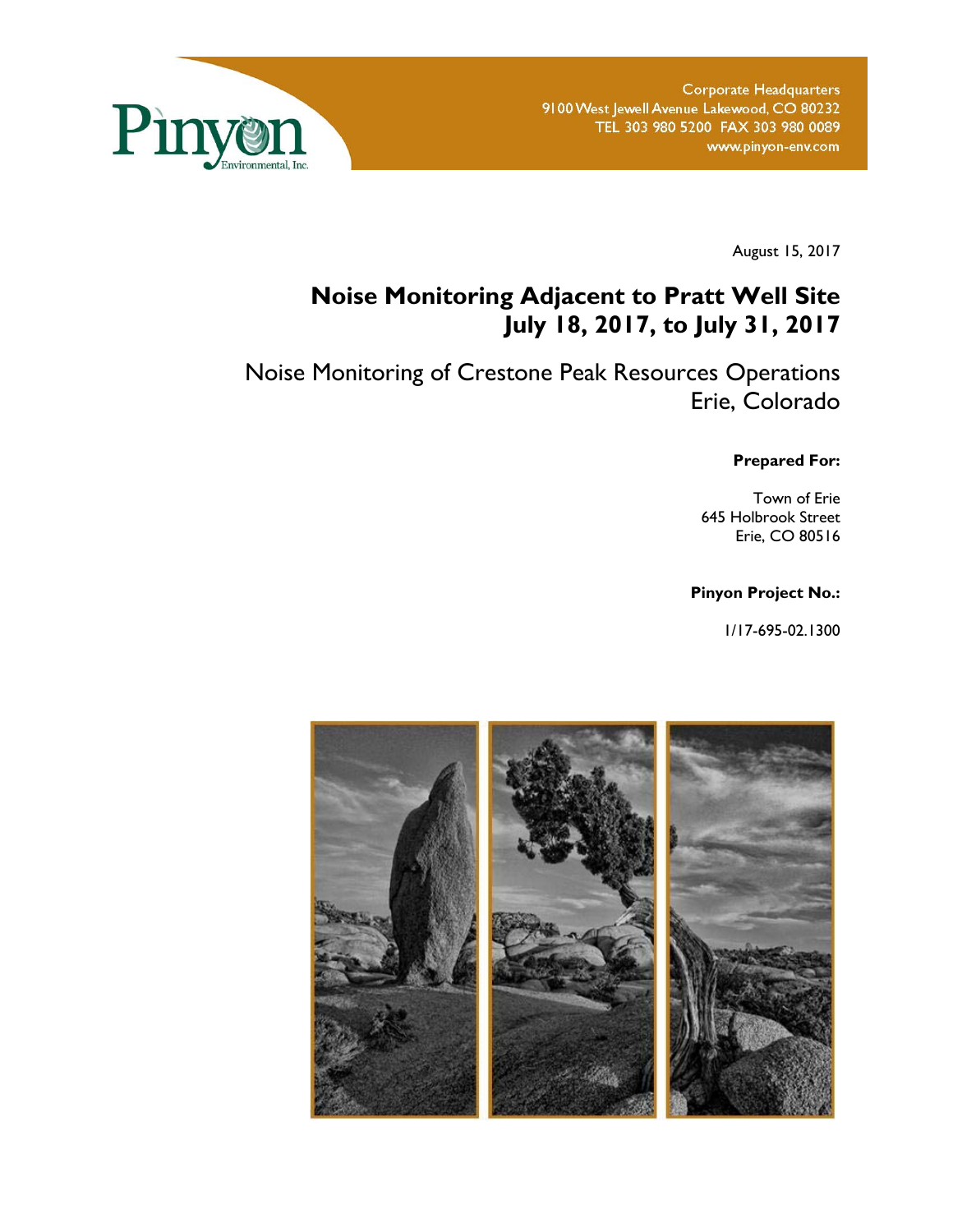

August 15, 2017

# **Noise Monitoring Adjacent to Pratt Well Site July 18, 2017, to July 31, 2017**

Noise Monitoring of Crestone Peak Resources Operations Erie, Colorado

### **Prepared For:**

Town of Erie 645 Holbrook Street Erie, CO 80516

**Pinyon Project No.:** 

1/17-695-02.1300

 **Prepared by:** 

 $\sqrt{2}$ 

Sabrina Williams Air and Noise Specialist

**Reviewed by:**

 $\mathcal{L}(\mathcal{U})$ 

Jill Schlaefer Air and Noise Specialist

Jame War Lauren E. Evans, PE

President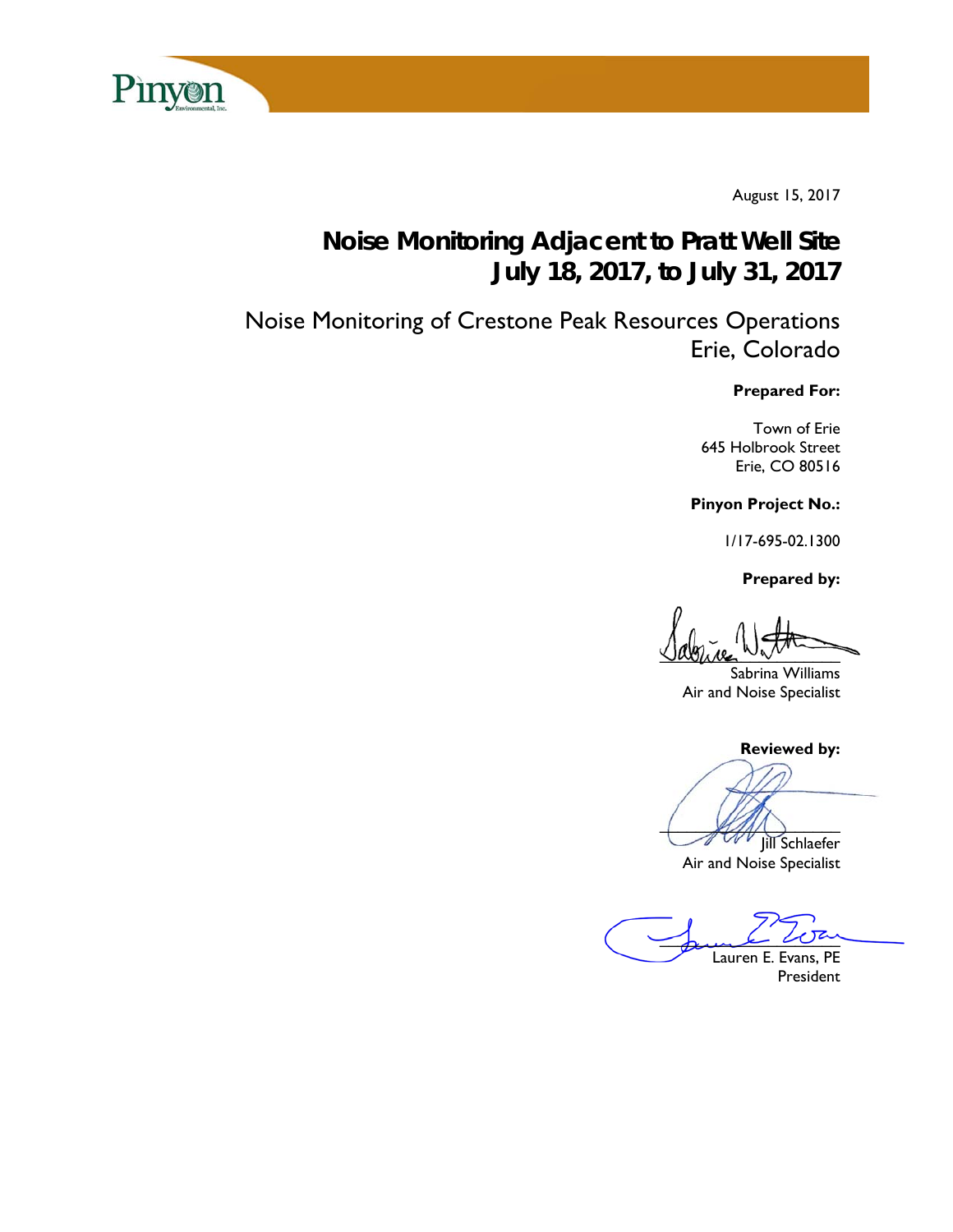

# **Table of Contents**

| $\mathbf{L}$ |       | $\small \textsf{Introduction} \textcolor{red}{\texttt{}} \textcolor{blue}{\texttt{}} \textcolor{blue}{\texttt{}} \textcolor{blue}{\texttt{}} \textcolor{blue}{\texttt{}} \textcolor{blue}{\texttt{}} \textcolor{blue}{\texttt{}} \textcolor{blue}{\texttt{}} \textcolor{blue}{\texttt{}} \textcolor{blue}{\texttt{}} \textcolor{blue}{\texttt{}} \textcolor{blue}{\texttt{}} \textcolor{blue}{\texttt{}} \textcolor{blue}{\texttt{}} \textcolor{blue}{\texttt{}} \textcolor{blue}{\texttt{}} \textcolor{blue}{\texttt{}} \textcolor{blue}{\text$ |  |
|--------------|-------|--------------------------------------------------------------------------------------------------------------------------------------------------------------------------------------------------------------------------------------------------------------------------------------------------------------------------------------------------------------------------------------------------------------------------------------------------------------------------------------------------------------------------------------------------|--|
| 2.           |       |                                                                                                                                                                                                                                                                                                                                                                                                                                                                                                                                                  |  |
|              | 2.1   |                                                                                                                                                                                                                                                                                                                                                                                                                                                                                                                                                  |  |
|              | 2.2   |                                                                                                                                                                                                                                                                                                                                                                                                                                                                                                                                                  |  |
| 3.           |       |                                                                                                                                                                                                                                                                                                                                                                                                                                                                                                                                                  |  |
|              | 3.1   |                                                                                                                                                                                                                                                                                                                                                                                                                                                                                                                                                  |  |
|              | 3.1.1 |                                                                                                                                                                                                                                                                                                                                                                                                                                                                                                                                                  |  |
|              | 3.1.2 |                                                                                                                                                                                                                                                                                                                                                                                                                                                                                                                                                  |  |
|              | 3.1.3 |                                                                                                                                                                                                                                                                                                                                                                                                                                                                                                                                                  |  |
|              | 3.1.4 |                                                                                                                                                                                                                                                                                                                                                                                                                                                                                                                                                  |  |
|              | 3.2   |                                                                                                                                                                                                                                                                                                                                                                                                                                                                                                                                                  |  |
|              |       |                                                                                                                                                                                                                                                                                                                                                                                                                                                                                                                                                  |  |
| 4.           |       |                                                                                                                                                                                                                                                                                                                                                                                                                                                                                                                                                  |  |
| 5.           |       |                                                                                                                                                                                                                                                                                                                                                                                                                                                                                                                                                  |  |

## **Tables**

| Table 2-1      |  |
|----------------|--|
| Table 3-1      |  |
| Table 3-2      |  |
| Table 3-3      |  |
| Table 3-4      |  |
| Table 3-5      |  |
| Table 3-6      |  |
| <b>Figures</b> |  |
|                |  |
|                |  |
|                |  |
|                |  |
|                |  |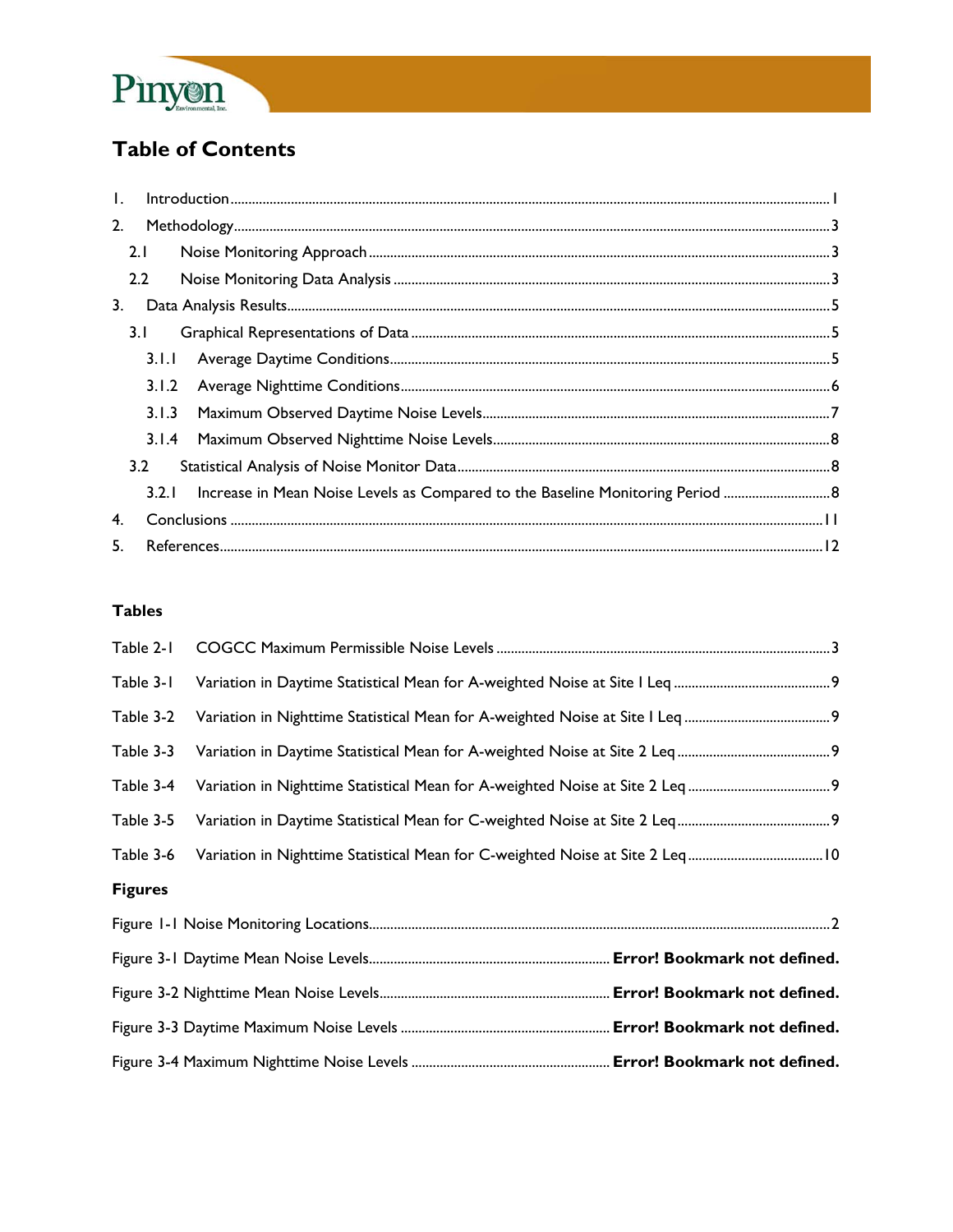

## **1. Introduction**

The Town of Erie (Town) has contracted with Pinyon Environmental, Inc. (Pinyon), to perform noise monitoring near the Crestone Peak Resources (Crestone) Pratt well site. Pinyon collected continuous noise measurements at two locations adjacent to the well site (Figure 1). Sampling Site 1 is located approximately 350 feet to the south of the well site and was used to collect A-weighted noise measurements. Sampling Site 2 is located near a residential neighborhood approximately 830 feet to the southeast of the well site. Both Aweighted and C-weighted noise measurements were collected at Sampling Site 2. C-weighted noise was collected at Sampling Site 2 only, as Sampling Site 1 is not located near any occupied structures. Crestone began drilling operations at the Pratt well site on July 21, 2017, and continued activities at this location throughout the reporting period. Prior to the start of drilling, Pinyon also collected baseline noise data from July 18, 2017, to July 21, 2017, that is used to assess how ambient noise levels may change during Crestone's activities during this reporting period. This report details noise measurements collected during drilling activities, from July 21, 2017, at 7:00 AM through July 31, 2017, at 7:00 PM, and compares these levels to the baseline data. The noise monitoring data was analyzed to evaluate noise levels at the two locations during Crestone's drilling activities.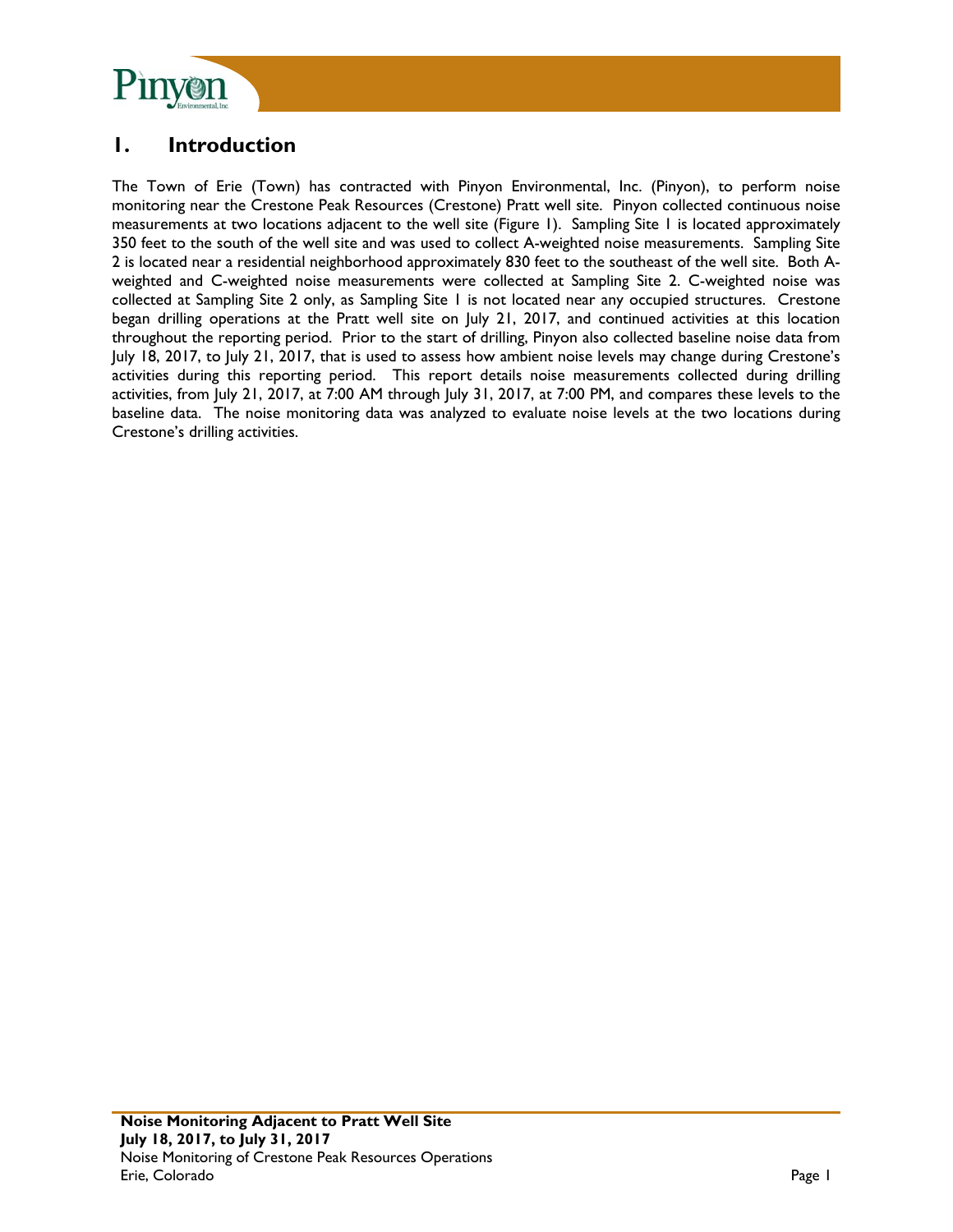

### **Figure 1-1 Noise Monitoring Locations**

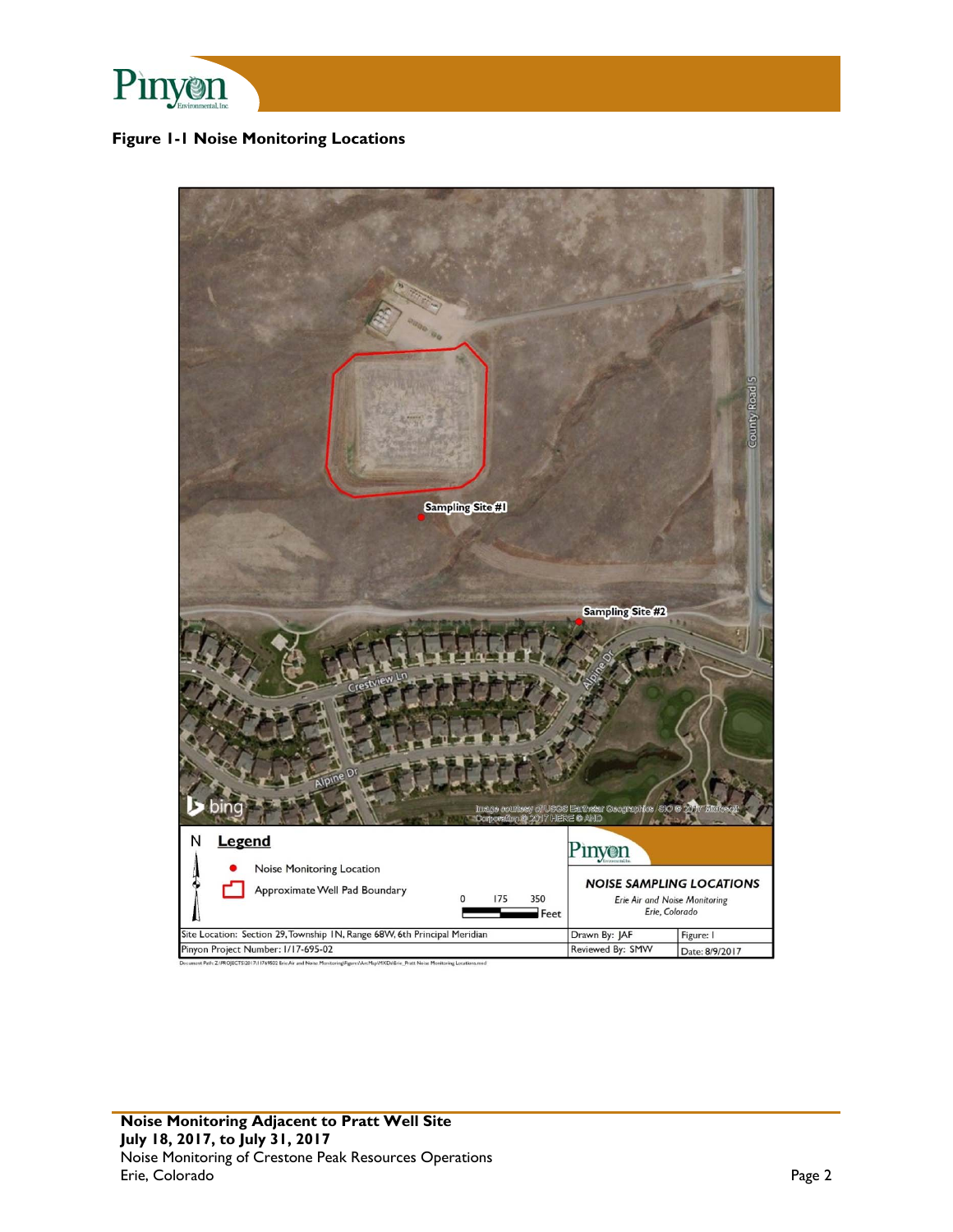

## **2. Methodology**

## **2.1 Noise Monitoring Approach**

In accordance with Colorado Oil and Gas Conservation Committee (COGCC) Rule 802, well production facilities may not exceed the maximum permissible noise levels established in accordance to Section 802.b of the rule (Table 2-1). In addition to the maximum permissible A-weighted noise levels, expressed in A-weighted decibels (dBA) (Table 2-1), COGCC Rule 802 specifies that operators may not exceed 65 C-weighted decibels (dBC) measured from the exterior wall of the residence or occupied structure nearest to the noise source, at a distance of 25 feet from the structure.

### **Table 2-1 COGCC Maximum Permissible Noise Levels**

| Zone                           | Maximum Permissible Noise Level |                  |  |  |
|--------------------------------|---------------------------------|------------------|--|--|
|                                | 7:00am to 7:00pm                | 7:00pm to 7:00am |  |  |
| Residential/Agricultural/Rural | 55 dBA                          | 50 dBA           |  |  |
| Commercial                     | $60$ dBA                        | 55 dBA           |  |  |
| Light Industrial               | 70 dBA                          | 65 dBA           |  |  |
| Industrial                     | 80 dBA                          | 75 dBA           |  |  |

dBA A-weighted decibel

Pinyon mobilized to sampling Site 1 and sampling Site 2 and monitored for noise at these locations using 3M Quest SoundPro DL Type 1 datalogging sound level meters. The sound level meters collected continuous measurements of both A-weighted and C-weighted decibels, as applicable to the location. At Sampling Site 1, the sound level meter monitored continuously for A-weighted noise. At sampling Site 2, continuous Aweighted and C-weighted noise measurements were collected. The monitoring period for this report lasted from July 18, 2017, at 1:00 PM through July 31, 2017, at 7:00 PM. Crestone began drilling operations at the well site at on July 21, 2017 and has continued well drilling activities throughout this reporting period.

The sound level meters are configured with a data logging system that uploads one minute time resolved measurements to a secure online database at 10-minute intervals. The sound level meters are configured with an alert system that will send a message to Pinyon's noise specialist as soon as the data is uploaded, whenever established noise criteria levels have been exceeded, based on the monitored equivalent continuous noise level (Leq). Leq is the preferred method to describe noise levels that vary over time, resulting in a single decibel value that takes into account the total sound energy over the period of time of interest. The Town and Pinyon agreed to set the alert system at 75 Leq dBA for A-weighted noise at Sampling Site 1, 60 Leq dBA for Aweighted noise at Sampling Site 2 and 70 Leq dBC for C-weighted noise at Sampling Site 2. These noise criteria levels were established based on the COGCC's maximum permissible noise levels, as well as baseline noise monitoring data collected prior to Crestone mobilizing to the well site. The C-weighted noise alert criteria level at Sampling Site 2 is set higher than the COGCC's maximum permissible noise level because baseline noise measurements collected prior to Crestone beginning operations at the well site exceeded this level.

## **2.2 Noise Monitoring Data Analysis**

Pinyon's noise specialist downloaded the noise monitoring data from the online database for this collection period. The data was then formatted into spreadsheets that allowed for analysis of the noise monitoring data. Pinyon utilized statistical methods, as well as graphical representations of the data, to determine baseline noise levels at the two sampling locations during the monitoring period. COGCC's Rule 802 specifies different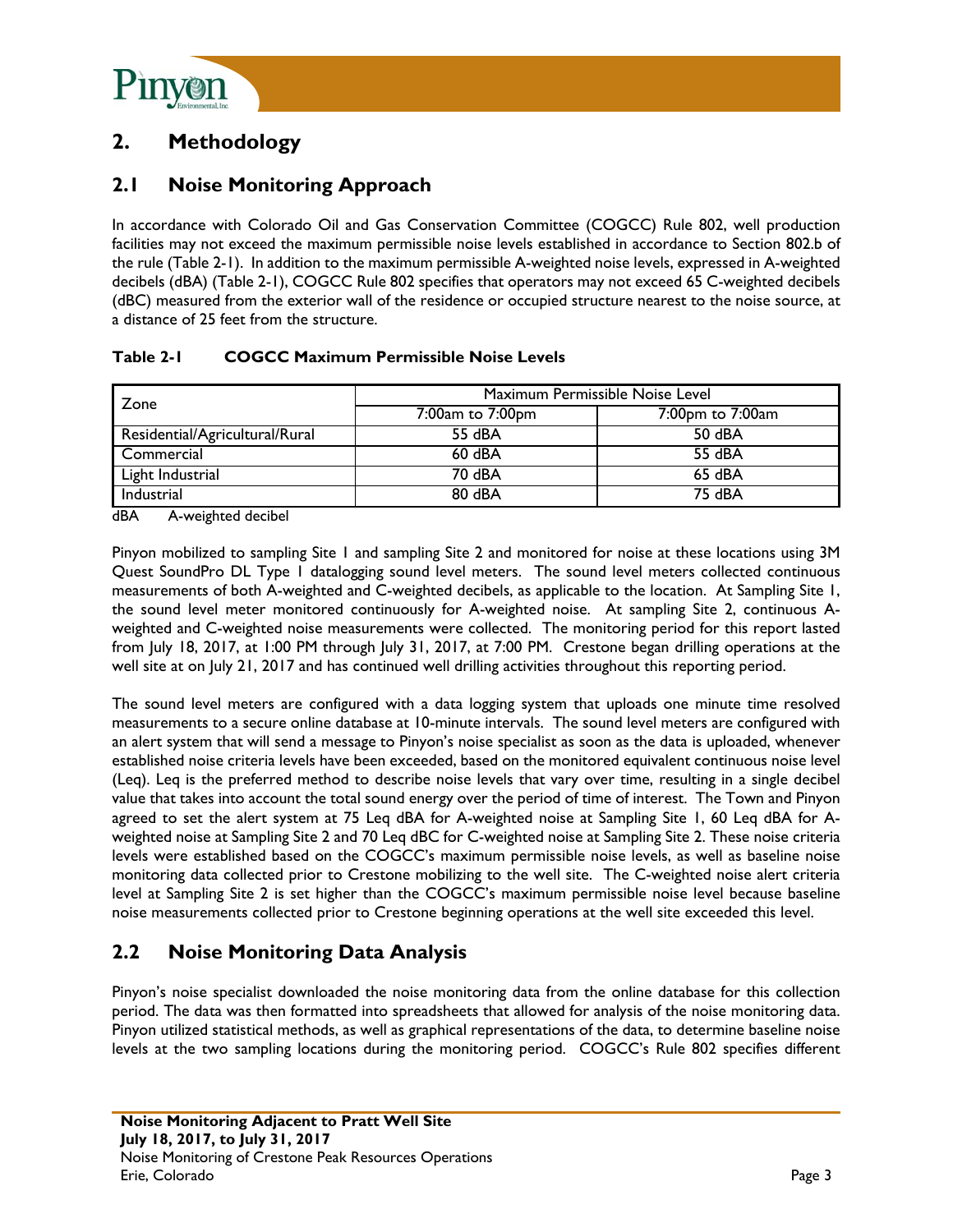

maximum permissible noise levels based on time of day (Table 2-1). Therefore, for the statistical analysis of the noise measurements, the monitor data was split into two discrete analytical groups based on time of day:

- Daytime: 7:00 AM—6:59 PM
- Nighttime: 7:00 PM—6:59 AM

The daytime and nighttime analytical groups ended at 6:59 PM and 6:59 AM, respectively, in order to not complete a duplicate analysis of the 7:00 AM and 7:00 PM noise measurements.

To evaluate how noise levels may change over time during Crestone's operations at the well site, the monitoring data was separated into the following discrete analysis periods with each monitoring period then subdivided by time of day:

- July 18, 2017, at 1:00 PM to July 21, 2017, at 6:59 AM (Baseline Monitoring Period)
- July 21, 2017, at 7:00 AM to July 31, 2017, at 6:59 PM

Section 3-2 describes how differences in the statistical mean between these monitoring periods were analyzed to confirm the existence of statistically significant increases in average observed noise levels as compared to the baseline monitoring period. To determine the distribution of the noise monitoring data, the statistical mean, median and mode were calculated. The statistical mean, median and mode are used to evaluate the statistical distribution of the noise monitoring data. Large data sets, such as several days of continuous noise monitoring data, tend to follow the normal distribution, which is referred to as the central limit theorem (Shao, 2004). Determining the distribution of the noise monitoring data is important because this distribution is used to determine the appropriate statistical methods for further analysis. The observed relationship between the statistical mean, median and mode for the monitored datasets was determined to follow the normal distribution. The standard deviation for each monitoring periods was also calculated to evaluate the amount of variation in the baseline noise monitoring data and allow for a test of significance in differences between mean noise levels as compared to the baseline monitoring period.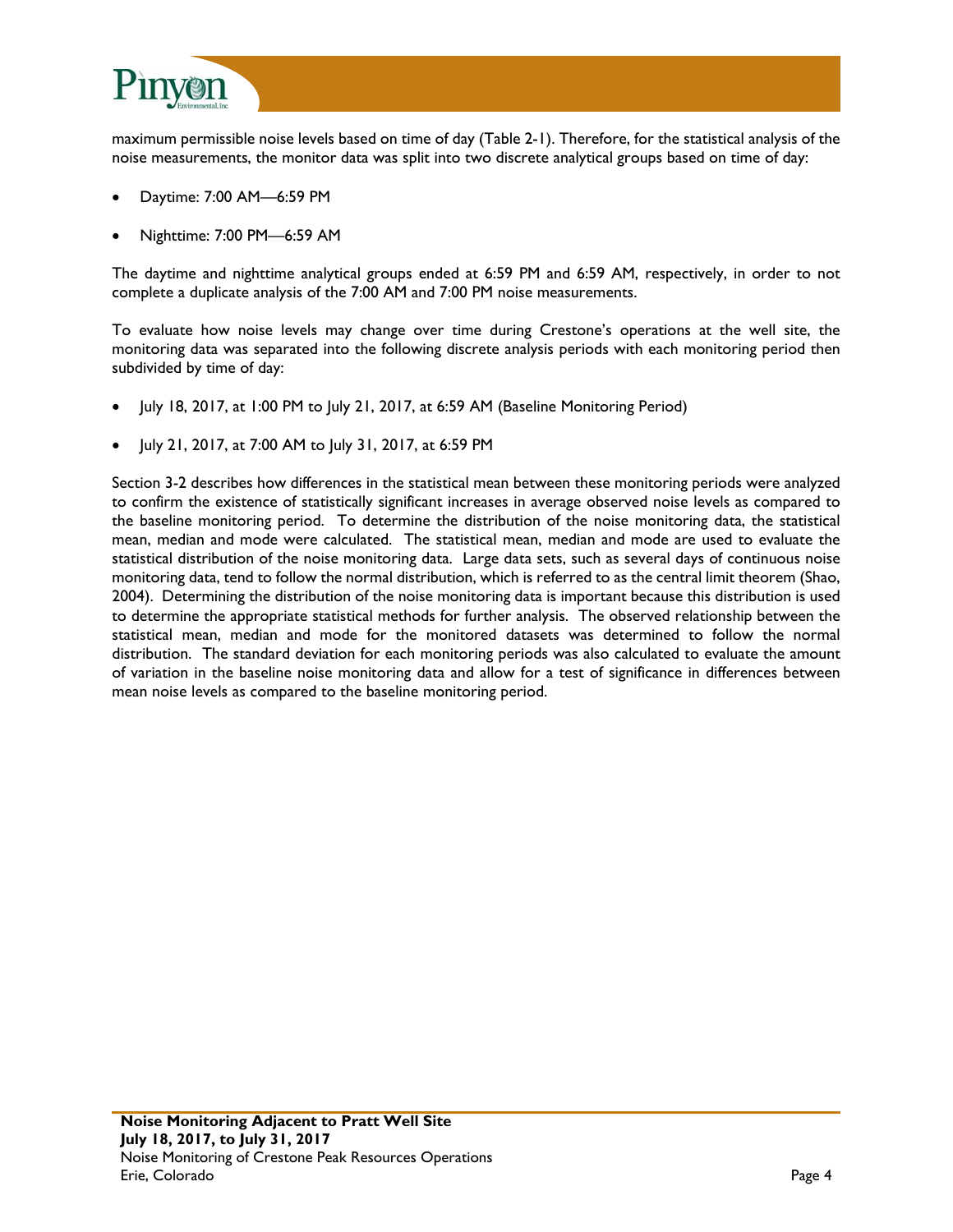

## **3. Data Analysis Results**

## **3.1 Graphical Representations of Data**

Pinyon evaluated the noise monitoring data and generated several graphs that represented average and maximum noise level conditions during the monitoring periods.

### *3.1.1 Average Daytime Conditions*

The statistical mean for each noise monitoring period was calculated for the daytime hours (7:00 AM to 6:59 PM) (Figure 3-1). Noise levels were variable between the monitoring periods, with the largest increases relative to the baseline observed in A-weighted noise at Sampling Site 1. At Sampling Site 2, there was a decrease in Cweighted noise between monitoring periods. Although Crestone had not begun drilling at the Pratt well site during the baseline monitoring period, Pinyon staff did observe staging activities occurring during this time. It is possible that the noise associated with these activities resulted in measured C-weighted noise being higher during the baseline than during the subsequent drilling activities.



#### **Figure 3-1 Daytime Mean Noise Levels**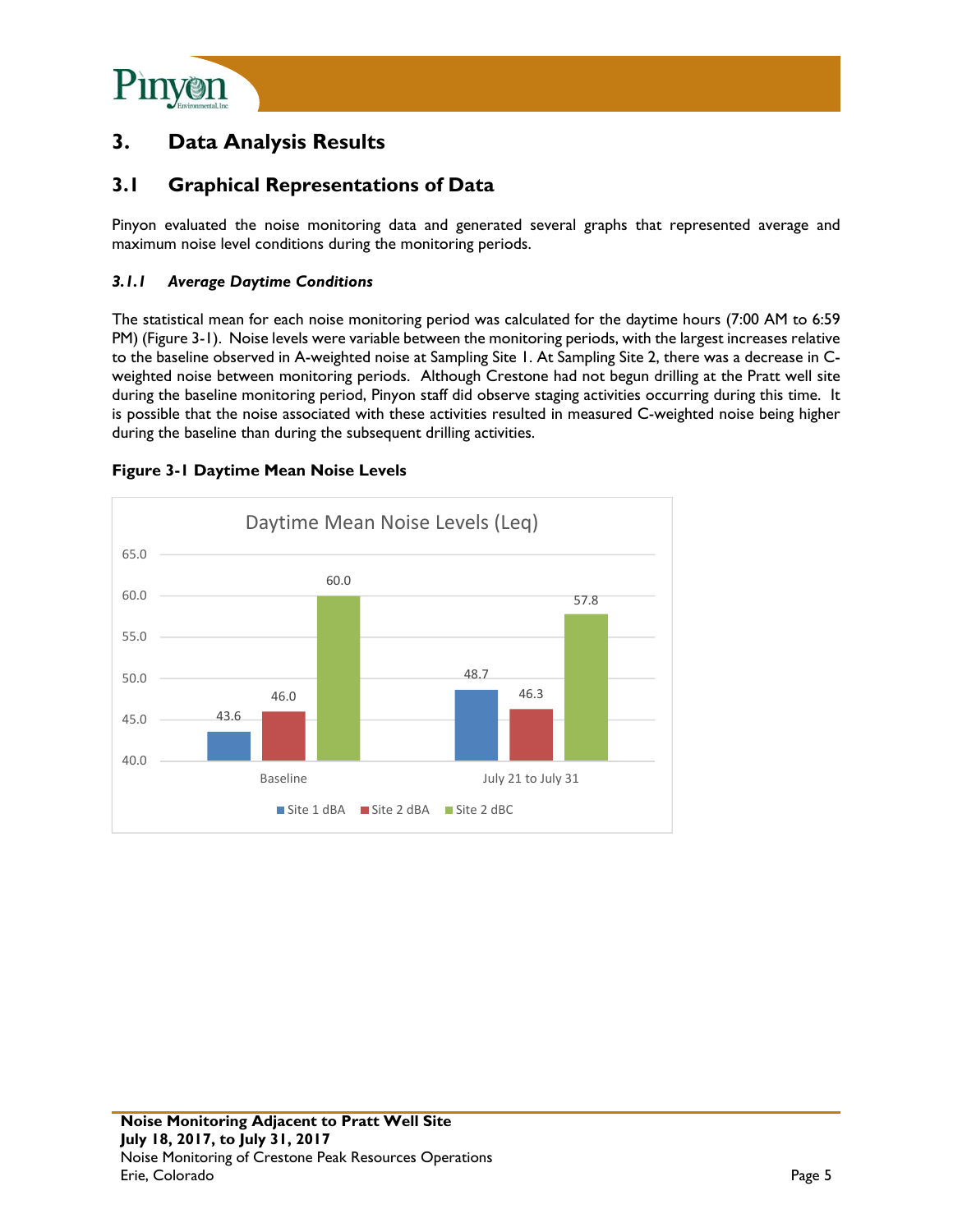

### *3.1.2 Average Nighttime Conditions*

Figure 3-2 shows the statistical mean of noise monitoring data collected during the nighttime period (7:00 PM to 6:59 AM). Large increases in average A-weighted noise levels were observed at Sampling Site 1, which is located closer to the well site than Sampling Site 2. At Sampling Site 2 a decrease in C-weighted noise was observed, as well as a slight decrease in A-weighted noise.



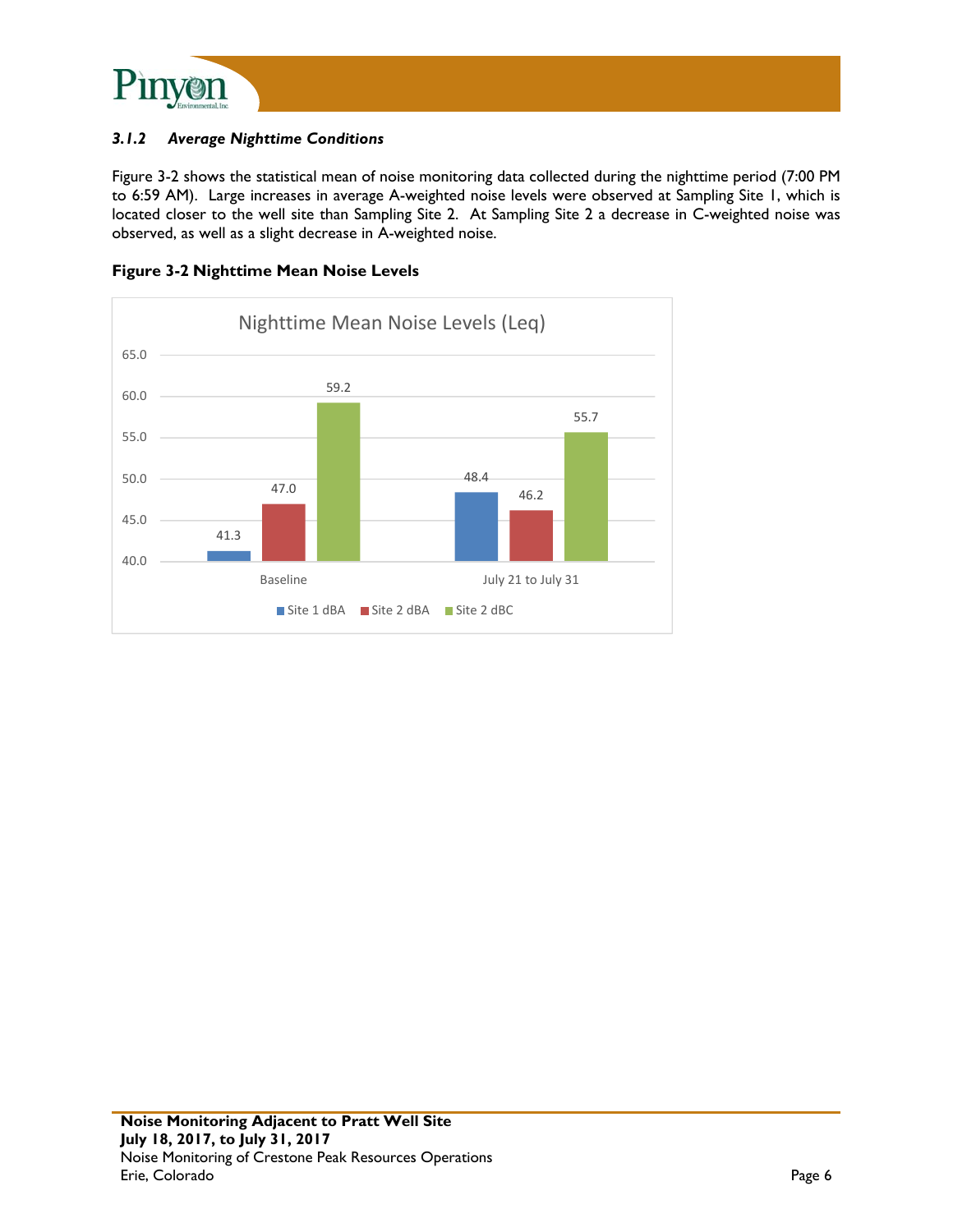

### *3.1.3 Maximum Observed Daytime Noise Levels*

Figure 3-3 shows the maximum 15-minute average noise measurements collected during the daytime condition for the monitoring periods. At Sampling Site 1 there was a significant increase in 15-minute average maximum A-weighted noise levels; however, no exceedances of the COGCC's maximum permissible noise criteria were observed. No exceedances of A-weighted or C-weighted noise at Sampling Site 2 were observed during the drilling phase of this reporting period.



**Figure 3-3 Daytime Maximum Noise Levels**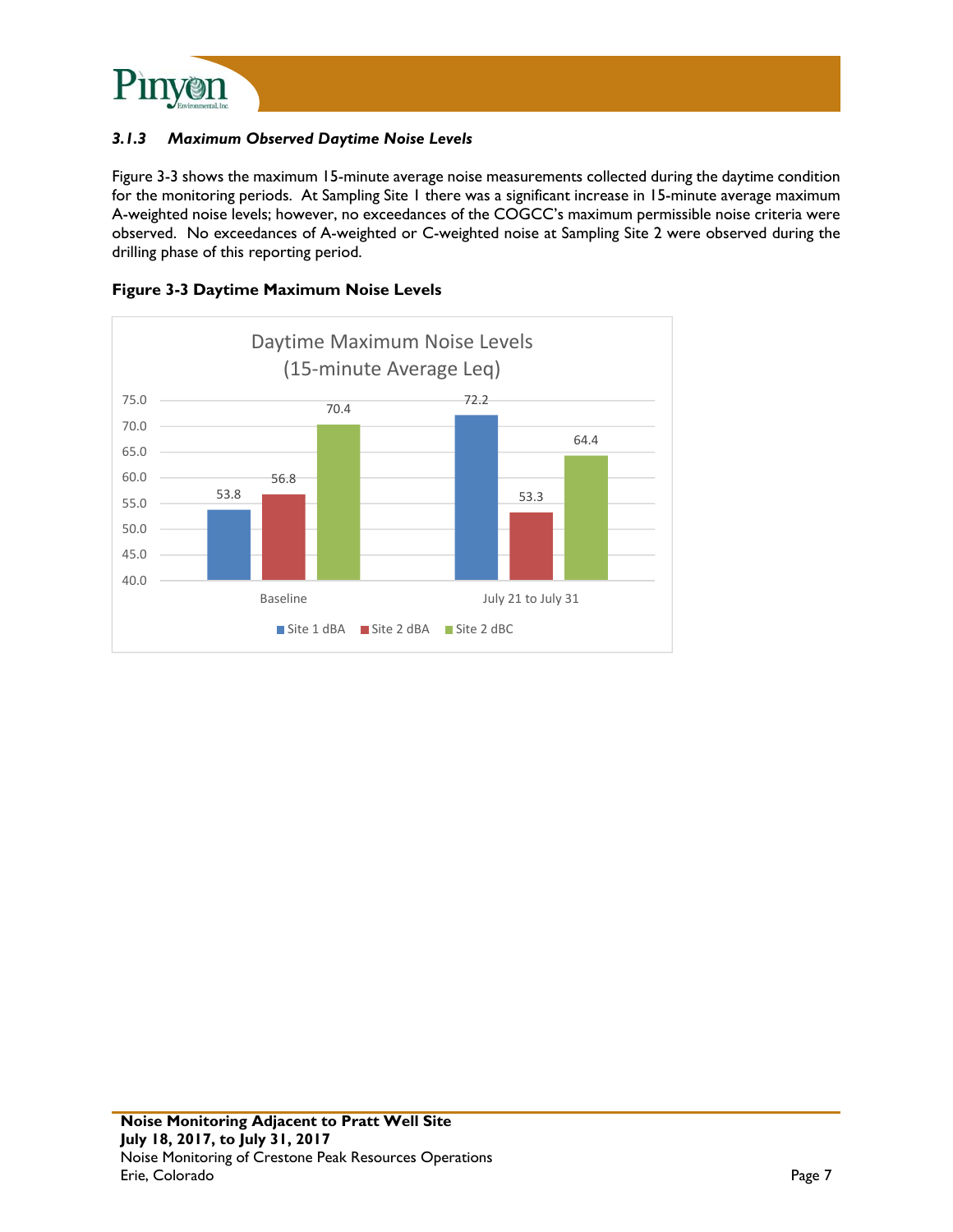

### *3.1.4 Maximum Observed Nighttime Noise Levels*

Figure 3-4 shows the maximum 15-minute average noise measurements collected during the nighttime monitoring periods. No exceedances of the COGCC's maximum permissible noise criteria were observed at Sampling Site 1 or Sampling Site 2 for A-weighted or C-weighted noise.





## **3.2 Statistical Analysis of Noise Monitor Data**

### *3.2.1 Increase in Mean Noise Levels as Compared to the Baseline Monitoring Period*

Pinyon observed a statistically significant change in in the mean measured noise values from the baseline monitoring period while analyzing the monitoring data. Furthermore, this difference was also observed when generating graphical representations of the measured noise values at the three noise monitors for this reporting period, which was separated into six analysis periods for each monitor. A t-test was performed to determine whether the difference in calculated mean values were statistically significant. A t-test is a statistical method for evaluating the difference in means between two sample groups (Davis, 2003). The higher the t-value the greater the difference between the two means. To assess the level of confidence in the calculated t-value, a pvalue is calculated. The p-value is based on the magnitude of the t-value and the total number of samples collected between the two monitoring periods. A p-value of less than or equal to 0.001 means that there is a 99.9% confidence level that the difference between means is statistically significant. The variation in statistical mean, the t-value and the p-value was calculated for the three noise monitors for each analysis period. The calculated p-values were less than 0.001 for all comparisons meaning that the means are statistically significantly different at the 99.9% confidence interval. A 99.9% confidence interval indicates that there is less than a 0.01% likelihood that the calculated differences in statistical means are insignificant.

At Sampling Site 1 there was a statistically significant increase in A-weighted noise relative to the baseline noise measurements for both the daytime and nighttime monitoring periods (Table 3-1, Table 3-2). This increase is expected at Sampling Site 1, as it is located in close proximity to Crestone's activities, and prior to the start of Crestone's operations there were few other noise sources (e.g., roadways) located within a short distance of the monitor.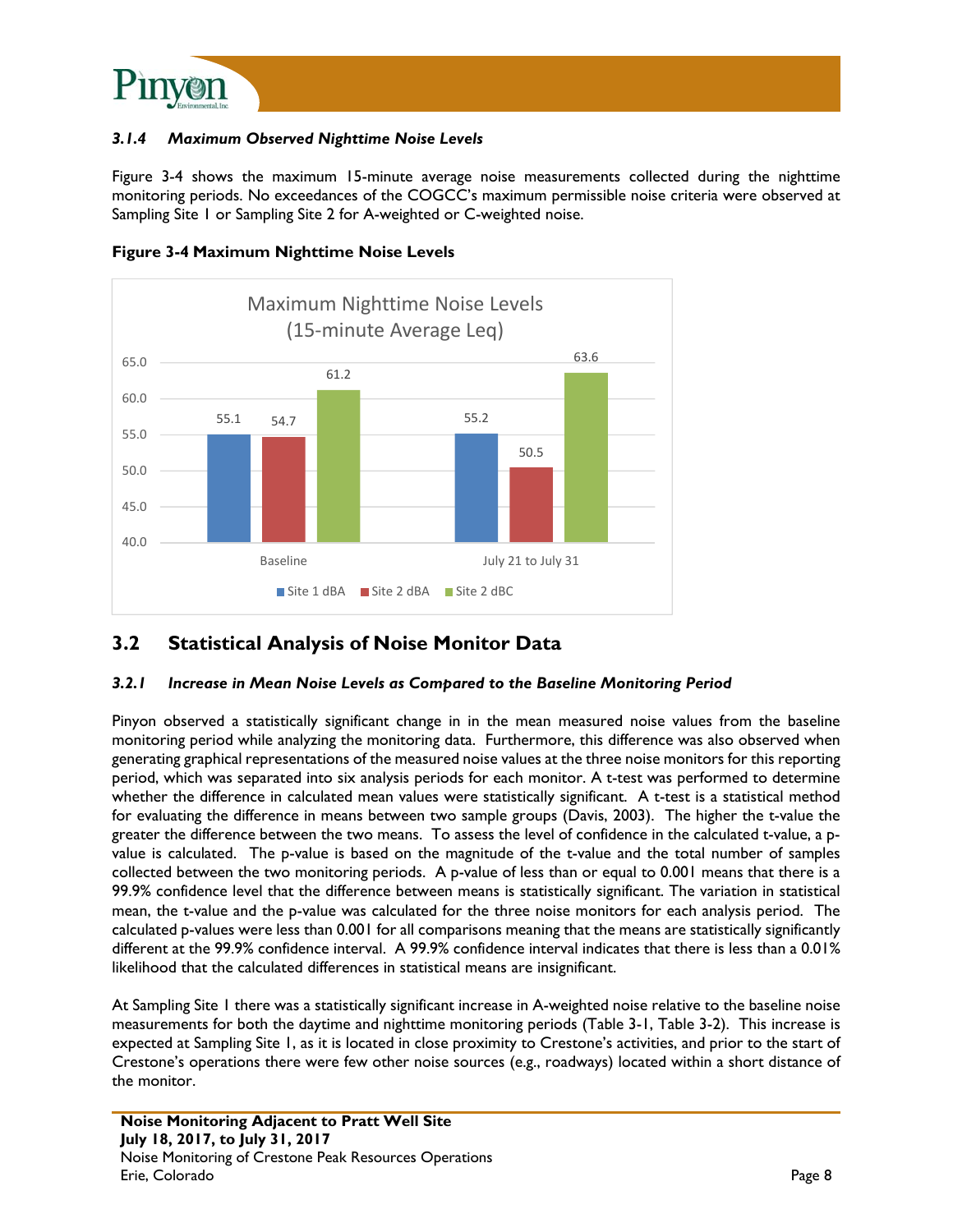

#### **Table 3-1 Variation in Daytime Statistical Mean for A-weighted Noise at Site I Leq**

| Period                                 | (dBA)<br>Mean | (dBA,<br>Change ' | t-value   | p-value |
|----------------------------------------|---------------|-------------------|-----------|---------|
| Baseline                               | 43.6          | NA                | NA        | NA      |
| $ $ July $2^{\circ}$<br>to luly<br>ا پ | 48.7          | <b></b>           | ∽<br>TJ., | <0.0001 |

dBA A-weighted decibels

#### **Table 3-2 Variation in Nighttime Statistical Mean for A-weighted Noise at Site I Leq**

| Period                                   | Mean (dBA) | Change (dBA) | t-value     | b-value |
|------------------------------------------|------------|--------------|-------------|---------|
| <b>Baseline</b>                          | د.41       | NА           | <b>NA</b>   | NA      |
| <b>July</b><br>luly.<br>to<br>ا د<br>Z I | 48.4       | . .          | <b>66.4</b> | ا 000.  |

dBA A-weighted decibels

At Sampling Site 2, there was a small, but still statistically significant increase in mean A-weighted noise levels during the daytime monitoring period (Table 3-3). The increase in mean measured noise levels was 0.3 dBA during the daytime period. This increase is less than 3 dBA and would not be considered perceptible to the human ear. A slight decrease in mean noise levels relative to the baseline monitoring period was observed during the nighttime monitoring period (Table 3-4). The decrease in A-weighted noise levels during this analysis period indicates that prolonged instances of elevated nighttime noise attributable to drilling activities at the well site were not occurring at Sampling Site 2.

#### **Table 3-3 Variation in Daytime Statistical Mean for A-weighted Noise at Site 2 Leq**

| Period                  | (dBA)<br>Mean | Change (dBA) | t-value | p-value    |
|-------------------------|---------------|--------------|---------|------------|
| <b>Baseline</b>         | 46.0          | <b>NA</b>    | NA      | NA         |
| July 21<br>, luly<br>to | 46.ა          | v.J          | т.∠     | $<$ 0.0001 |

dBA A-weighted decibels

#### **Table 3-4 Variation in Nighttime Statistical Mean for A-weighted Noise at Site 2 Leq**

| Period               | Mean (dBA) | Change (dBA) | t-value | b-value   |
|----------------------|------------|--------------|---------|-----------|
| <b>Baseline</b>      | 47.U       | NA           | NA      | <b>NA</b> |
| uly 2 <br>to July 31 | 46.∠       | -0.8         | -10.4   | $<$ 0.000 |

dBA A-weighted decibels

At Sampling Site 2 there was a decrease in C-weighted noise relative to the baseline noise measurements for all of the monitoring periods (Table 3-5, Table 3-6). Although Crestone had not begun drilling at the Pratt well site during the baseline monitoring period, Pinyon staff did observe staging activities occurring during this time. It is possible that the noise associated with these activities resulted in measured C-weighted noise being higher during the baseline than the drilling activities monitored during this reporting period.

#### **Table 3-5 Variation in Daytime Statistical Mean for C-weighted Noise at Site 2 Leq**

| Period                                       | (dBC)<br>Mean     | Change (dBC) | t-value | p-value |
|----------------------------------------------|-------------------|--------------|---------|---------|
| <b>Baseline</b>                              | 60.0              | NA           | NA      | NA.     |
| <b>July</b><br>July 31<br>to<br>* 4 L<br>ا د | <b>F7</b><br>57.8 | -4.L         |         | <0.00   |

dBC C-weighted decibels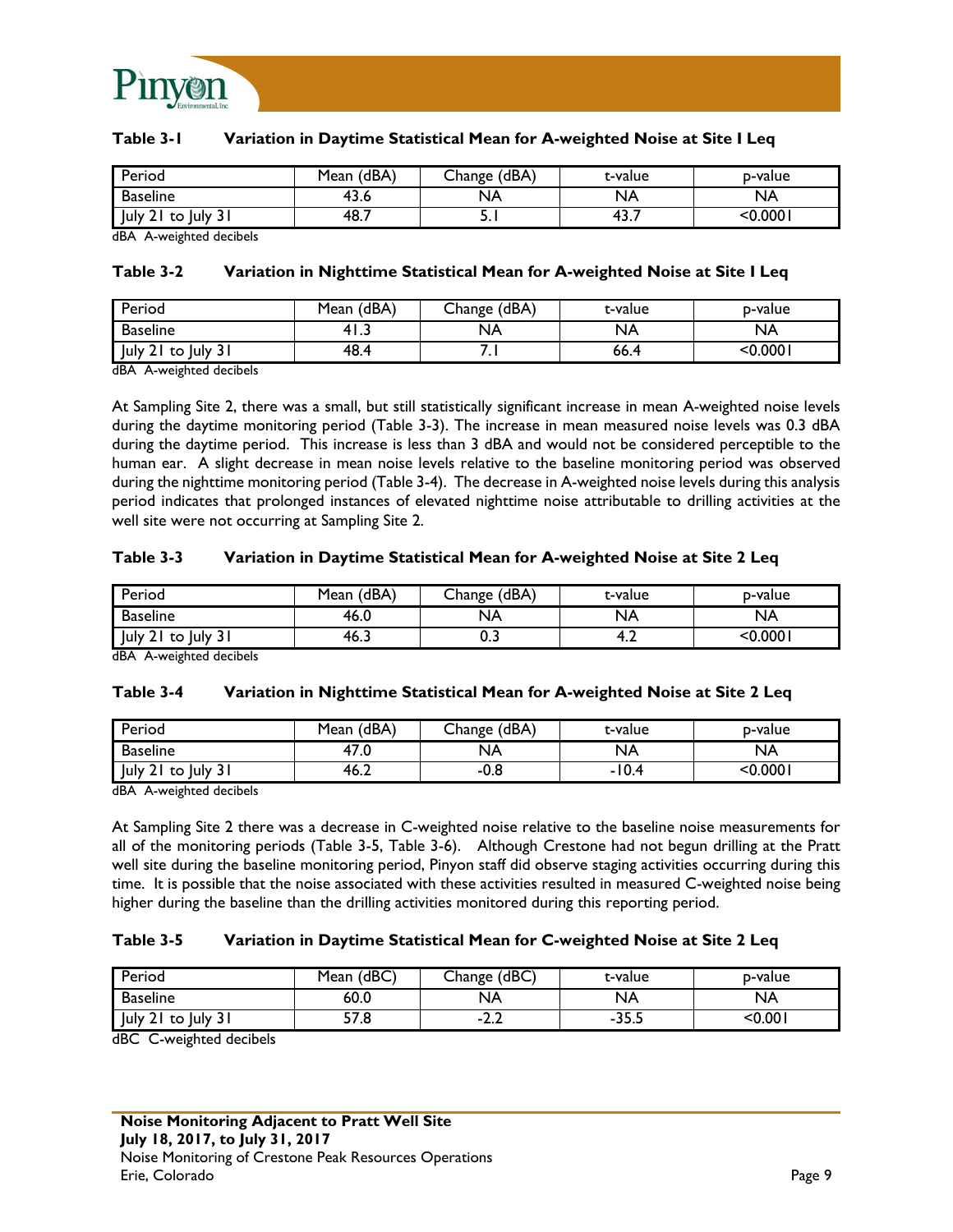

### **Table 3-6 Variation in Nighttime Statistical Mean for C-weighted Noise at Site 2 Leq**

| Period                   | Mean (dBC) | Change (dBC) | t-value       | p-value |
|--------------------------|------------|--------------|---------------|---------|
| <b>Baseline</b>          | 59.2       | NA           | <b>NA</b>     | NA      |
| July 21<br>to luly<br>эı | 55.7       | ـ.د-         | $\Omega$<br>- | <0.00   |

dBC C-weighted decibels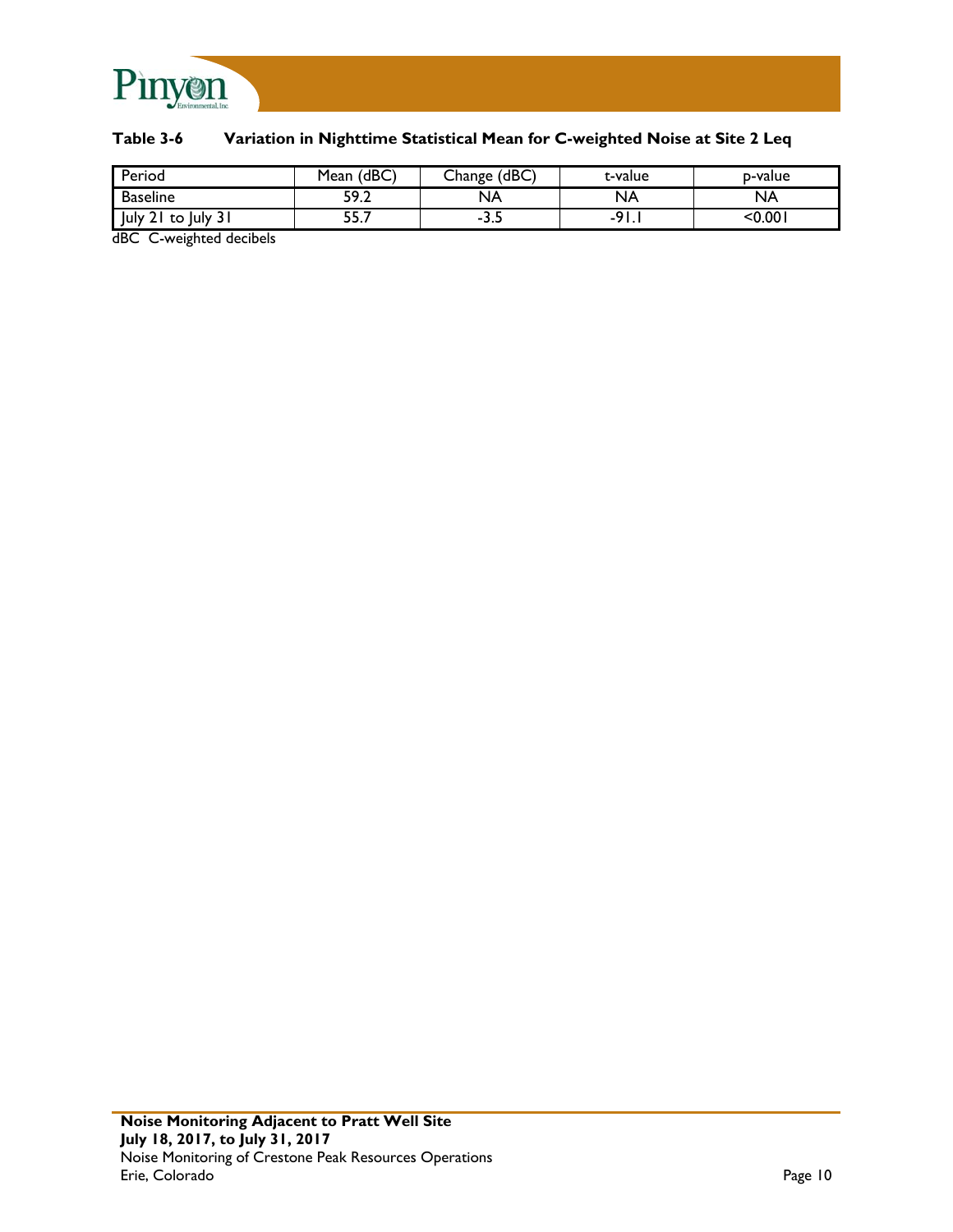

## **4. Conclusions**

Pinyon collected continuous noise measurements at two monitoring locations adjacent to Crestone's Pratt well site from July 21, 2017, at 7:00 AM to July 31, 2017, at 7:00 PM. On July 21, 2017 Crestone commenced drilling operations at the well site and has continued activities throughout this reporting period. Prior to the start of Crestone's operations, Pinyon collected baseline data at both locations from July 18, 2017, at 1:00 PM to July 21, 2017, at 7:00 AM.

An evaluation of the noise measurements collected showed an increase in ambient noise levels that are likely attributable to Crestone's activities during this reporting period at Sampling Site 1. At Sampling Site 2 a small, but still statistically significant increase in A-weighted noise was observed during the daytime monitoring period. Analysis of the noise measurements indicated statistically significant differences between observed mean values between the baseline monitoring period and the monitoring period that captured Crestone's drilling activities, which were broken down between daytime and nighttime hours.

During this reporting period, no exceedances of the COGCC's maximum permissible A-weighted noise level were observed at Sampling Site 1 or Sampling Site 2. The COGCC's maximum permissible C-weighted noise levels were exceeded at Sampling Site 2 during the baseline monitoring period. Although Crestone had not commenced drilling during the baseline monitoring period, staging activities were occurring at the well site. A definitive assumption cannot be made as to whether elevated C-weighted noise at Sampling Site 2 during the baseline monitoring period was directly attributable to Crestone's activities at the well site. It is possible that some degree of the increase in C-weighted noise is attributable to activity in the neighborhood adjacent to Site 2.

Pinyon will continue to monitor continuously for noise at Site 1 and Site 2 throughout Crestone's operations at the well site and will compare measured levels of A-weighted and C-weighted noise to baseline levels, in order to assess potential changes in ambient noise levels during various phases of activity and evaluate whether potential exceedances of the COGCC's maximum permissible noise levels are observed.